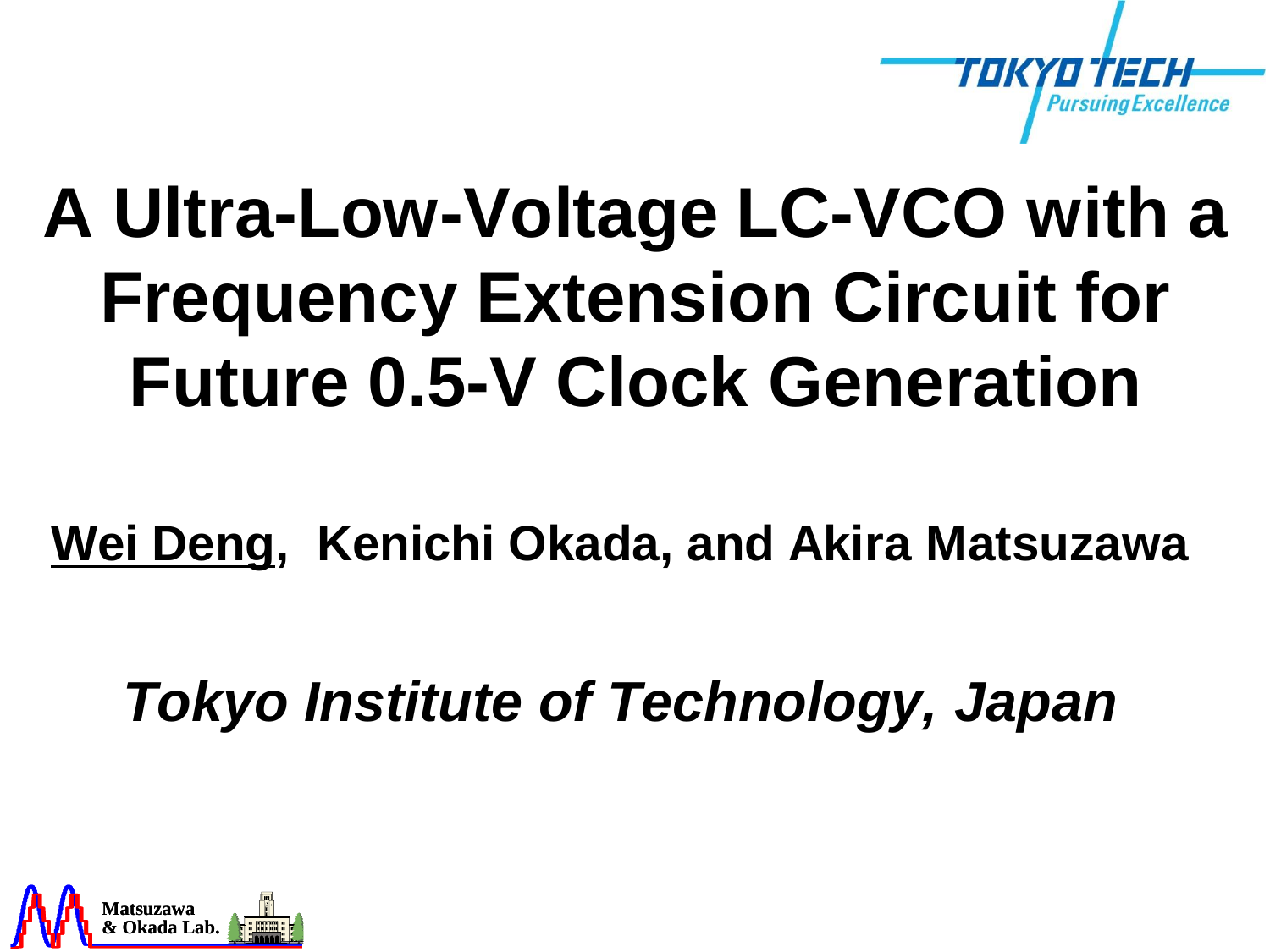# **Challenging for Clock Generator**



#### **Under low supply voltage**

• **LC-VCO based**  Conall jitter **Constant Narrow tuning range**  $\odot$ 

• **Ring oscillator based Large jitter**  $\breve{\odot}$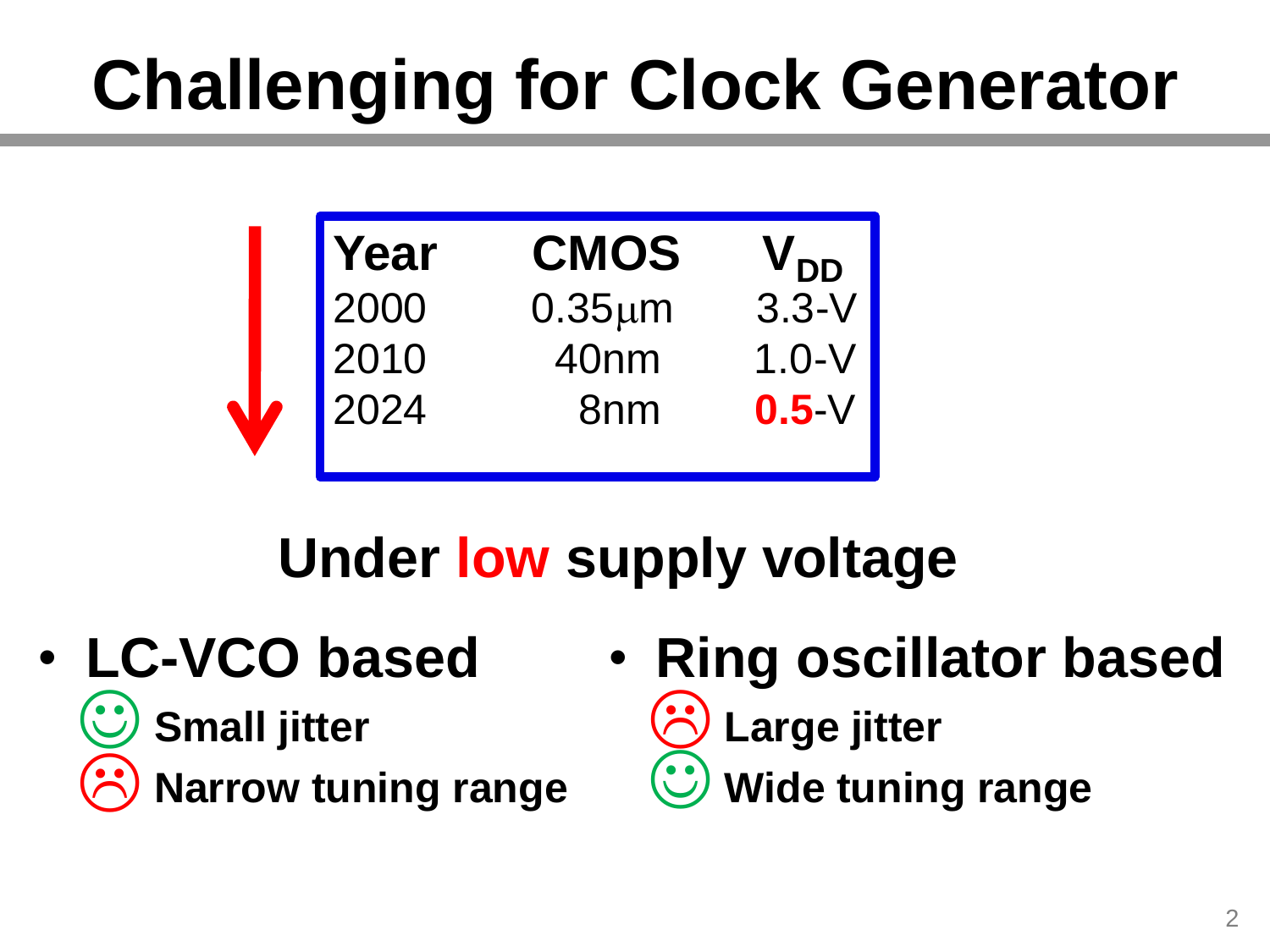### **Proposed Architecture**

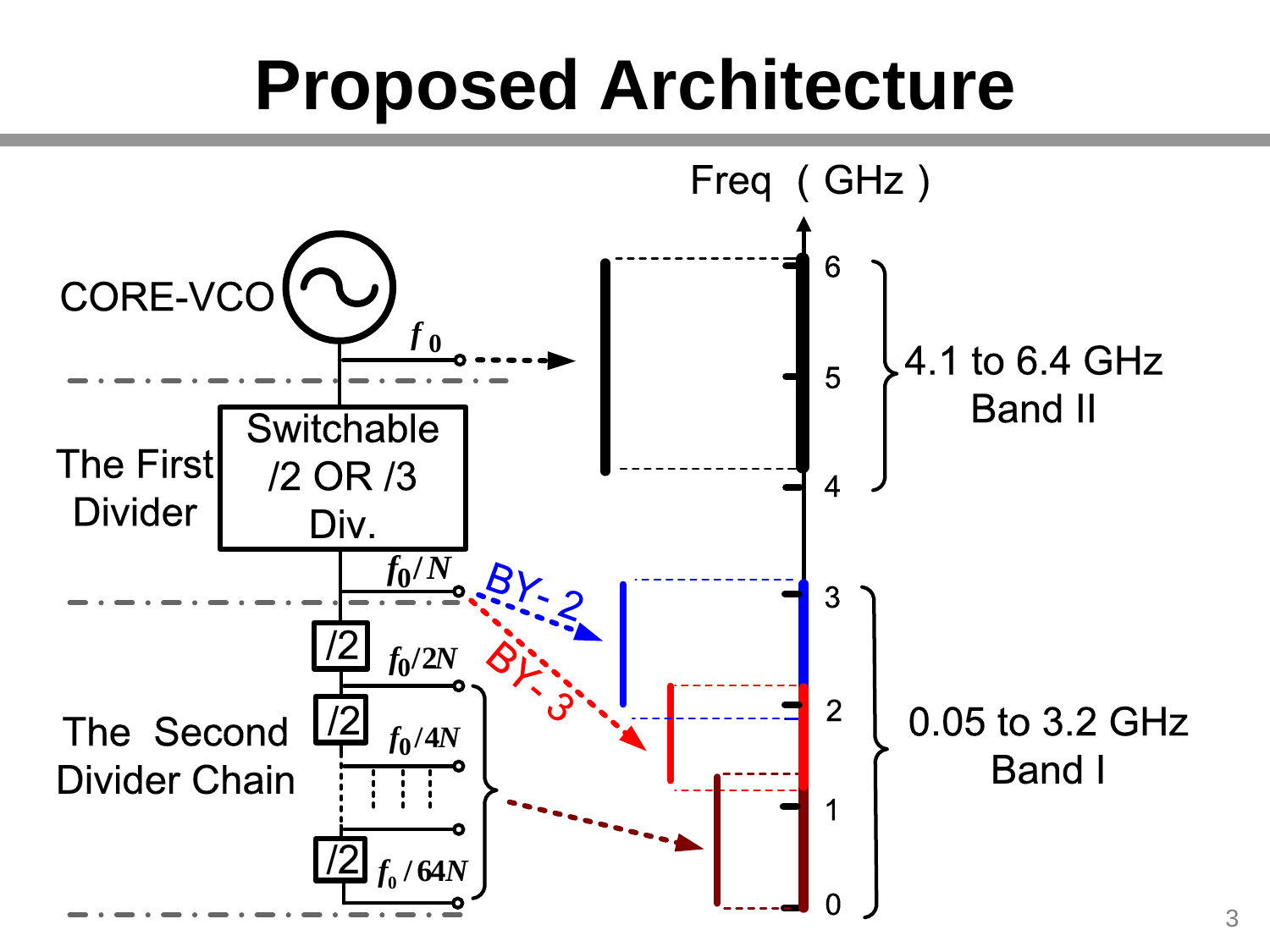# **Comparison of Low-voltage VCOs**

| $\blacksquare$         | <b>Unit</b>    | [1]   | [2]      | [3]         | This work    |
|------------------------|----------------|-------|----------|-------------|--------------|
| <b>Topology</b>        | $\blacksquare$ | LC    | LC       | <b>Ring</b> | LC + Divider |
| $P_{DC}$               | mW             | 3.0   | 0.365    | 1.157       | $0.75 - 1.0$ |
| <b>Jitter</b>          | ps             | $<$ 1 | $\leq$ 1 | $>15$       | $\leq$ 1     |
| <b>Tuning</b><br>Range | $\frac{0}{0}$  | 8.1   | 20       | 176         | 194          |

**[1] K. Kwok,** *et al., JSSC* **2005 [2] D. Park,** *et al., TMTT* **2009 [3] K.H. Cheng,** *et al., TCAS I* **2010**